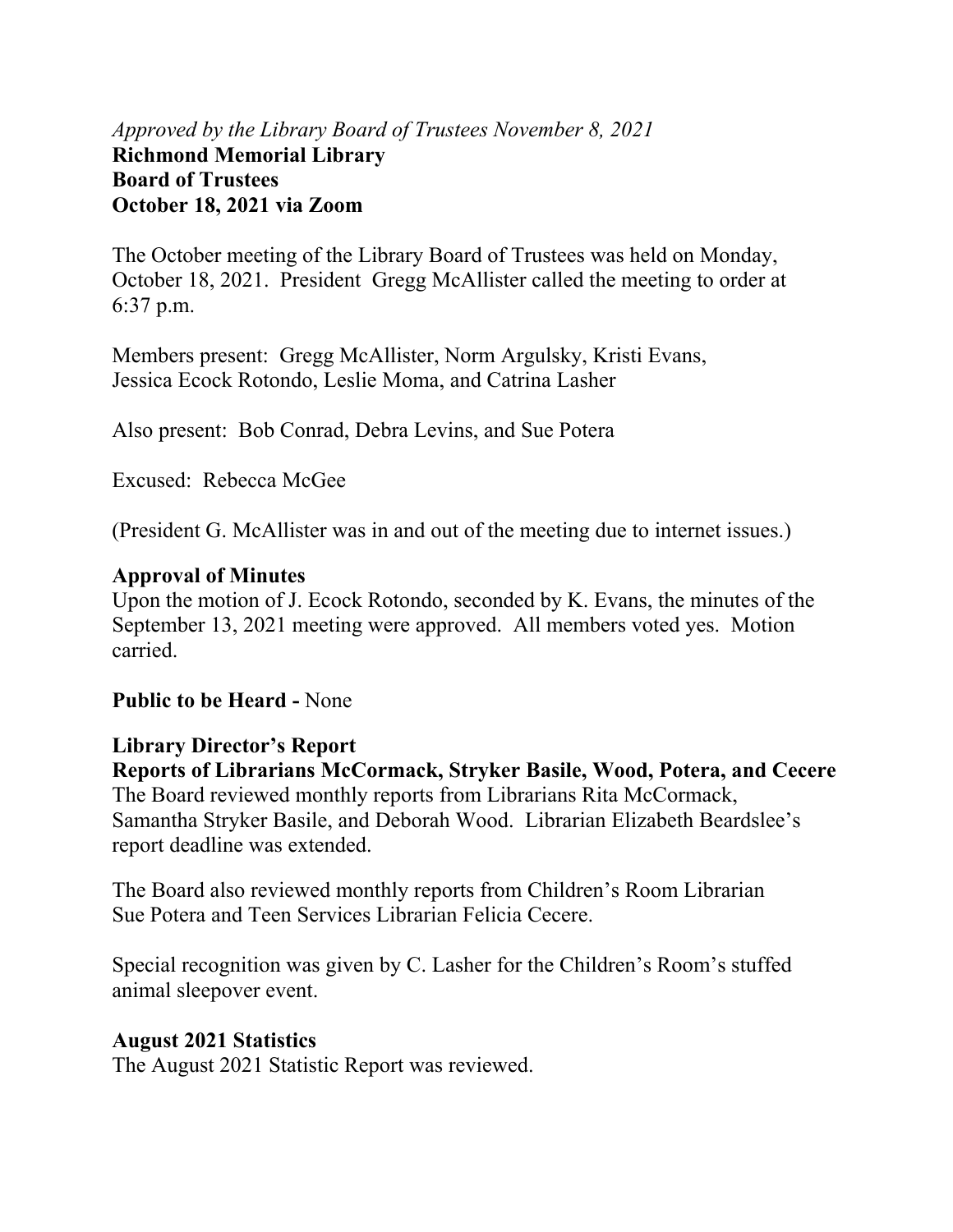Trustee L. Moma entered the Zoom meeting at 7:00 PM.

### **New logo, logo rationale and guidelines, sample letterhead**

Richmond Memorial Library's new logo was revealed. The logo rationale, guidelines and a sample of the new letterhead was also disclosed and discussed.

### **Committee Reports Maintenance Committee**

There was a brief discussion of the wooden picket fencing near the reading garden (attached to the carriage garage). Director Conrad was in favor of Head Custodian J. Donahue's recommendation of tearing it down and replacing it when the cost of wood goes down.

The Children's room's bathrooms will be changed to unisex and family bathrooms.

President G. McAllister re-entered the meeting in person at 7:15 PM.

### **Personnel Committee Personnel Handbook**

Committee revisions and questions about the first draft of the new Personnel Handbook were completed and handed off to consultants HR Works. A second draft is expected back on Nov  $29<sup>th</sup>$ . Some thought and care will need to be made in transitioning employees from one vacation accrual method to another.

## **Financial Reports**

## **September 2021 Summary of Revenues and Appropriations**

Upon the motion of K. Evans, seconded by L. Moma, it was resolved to approve the September 2021 Summary of Revenues and Appropriations. All members voted yes. Motion carried.

# **Bank Reconciliations, August 2021**

## **August 2021 Bank Reconciliations**

Upon the motion of K. Evans, seconded by L. Moma, it was resolved to approve the August 2021 Bank Reconciliations. All members voted yes. Motion carried.

## **Approval of Invoices for Payment**

Upon the motion of K. Evans, seconded by L. Moma, it was resolved to approve the manual checks on Warrant 24. The amount of \$2,125.54 was received by Proflex Administrators LLC for September Health Care costs. All members voted yes. Motion carried.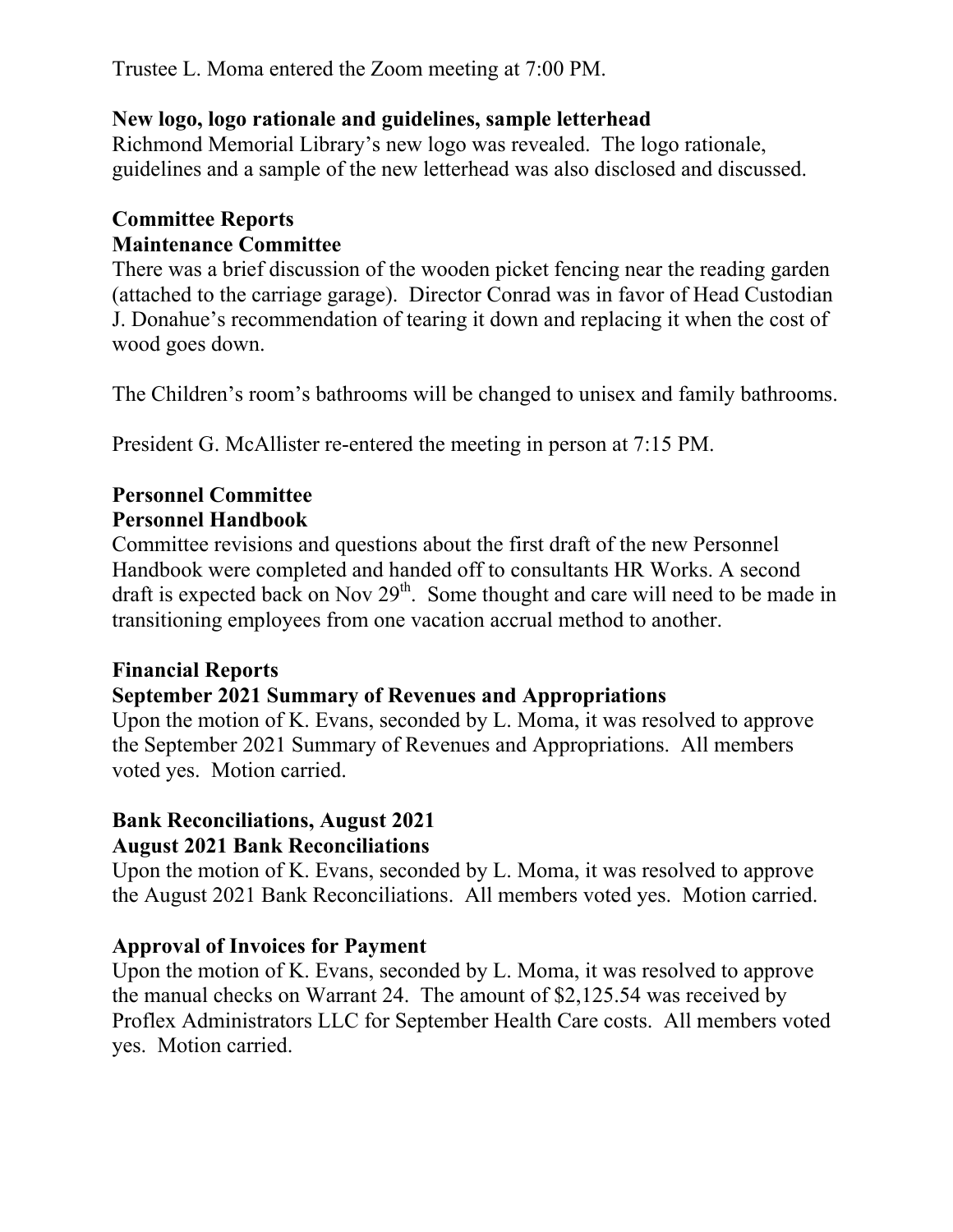Upon the motion of K. Evans, seconded by L. Moma, it was resolved to approve the payment of \$3,052.62 on Supplemental Warrant 14. All members voted yes. Motion carried.

Upon the motion of K. Evans, seconded by L. Moma, it was resolved to approve the payment of \$9,488.74 on Supplemental Warrant 16. All members voted yes. Motion carried.

Upon the motion of K. Evans, seconded by L. Moma, it was resolved to approve the payment of \$1,932.65 on Supplemental Warrant 20. All members voted yes. Motion carried.

Upon the motion of K. Evans, seconded by L. Moma, it was resolved to approve the payment of \$13,663.25 on Warrant 22. All members voted yes. Motion carried.

### **Communications -** None

### **Unfinished Business -** None

#### **New Business**

#### **Suspension of students**

Upon the motion of J. Ecock Rotondo, seconded by K. Evans, it was resolved to approve a 3 month suspension of Ethan Jackson. All members voted yes. Motion carried.

L. Moma made a motion to suspend Mya Perez, however, it was not seconded. Continued documentation was advised.

### **Approval of the appointment of Crystal Polk to the Library Assistant vacancy at \$16.50/hr**

Upon the motion of C. Lasher, seconded by J. Ecock Rotondo, it was resolved to approve the appointment of Crystal Polk to the Library Assistant vacancy at \$16.50/hr. All members voted yes. Motion carried.

### **Approval of the appointment of Ciarra Doty to the Library Page vacancy at \$12.50/hr**

Upon the motion of C. Lasher, seconded by J. Ecock Rotondo, it was resolved to approve the appointment of Ciarra Doty to the Library Page vacancy at \$12.50/hr. All members voted yes. Motion carried.